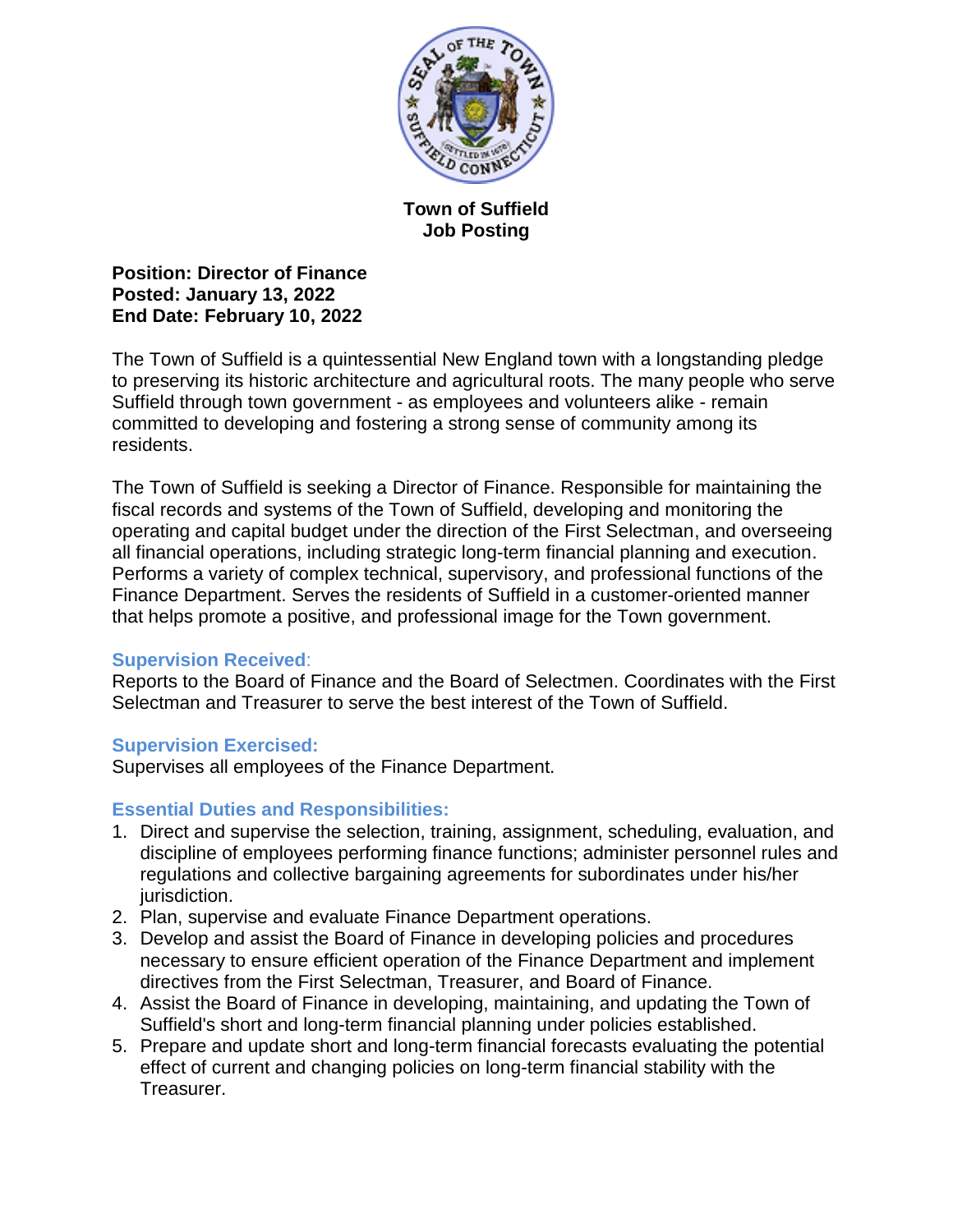- 6. Coordinate with the Board of Selectmen and Board of Finance to develop a 5-year budget forecast, and update as changes in assumptions arise with the Treasurer.
- 7. With the Treasurer, develop and recommend financial plans, policies, financerelated ordinances, and resolutions; provide financial advice and recommendations to Board of Finance and First Selectman.
- 8. Ensure compliance with local, state, and Federal laws; develop and maintain internal control procedures to maintain appropriate financial and accounting standards.
- 9. Monitor revenues and expenditures to ensure sound fiscal control; oversee the central computerized financial and management information system of the Town of Suffield and the posting and reconciliation of accounts. Support town department heads on training and procedures for the use of financial systems and regular forecast reporting requirements to the First Selectman and Board of Finance.
- 10.Oversee and participate in the preparation of a comprehensive annual financial report.
- 11.Prepare bank reconciliations, review and prepare journal entries, review and coordinate the purchasing functions; call for price quotations; confer with sales representatives and vendors; establish schedules for purchases; prepare and request formal bids.
- 12.Assist in preparing the annual Town of Suffield budget; preparing and presenting a proposed annual departmental budget; implement adopted department budget.
- 13.Meet quarterly or as needed with each department head on their operations relative to the budget.
- 14.Provide monthly projections of full-year revenues and expenses throughout the year versus the annual budget approved at town meeting and discuss any challenges with budget estimates.
- 15.Provide to Board of Finance year-end budget to actual results and any transfer recommendations based on individual department budget variances.
- 16.Review and make recommendations on Board of Finance policies.
- 17.Work with the bond advisor on long-range debt planning and make recommendations on structuring Suffield's capital/debt planning relative to the Town's Advisory Commission on Capital Expenditures, multi-year recommendations and other projects approved by the Town.
- 18.Act as primary town liaison with Advisory Commission on Capital Expenditures.
- 19.Provide reconciliation of medical insurance expenses for the Board of Selectmen, Board of Education, and WPCA and work with human resources on benefits strategic planning to manage costs
- 20.Address and remediate any issues that come to light as part of the annual audit, fraud risk assessment or other audits of controls.
- 21.Prepare financial statements; coordinate activities with other departments as needed; serve as financial advisor to all department heads; oversee the annual municipal audit.
- 22.Direct and oversee all financial operations, including accounts payable, payroll, accounts receivable, financial reporting and asset inventory, borrowing, and public finance.
- 23.Direct the development and maintenance of systems, records, and documents that provide the proper evaluation, control, and documentation of Town of Suffield's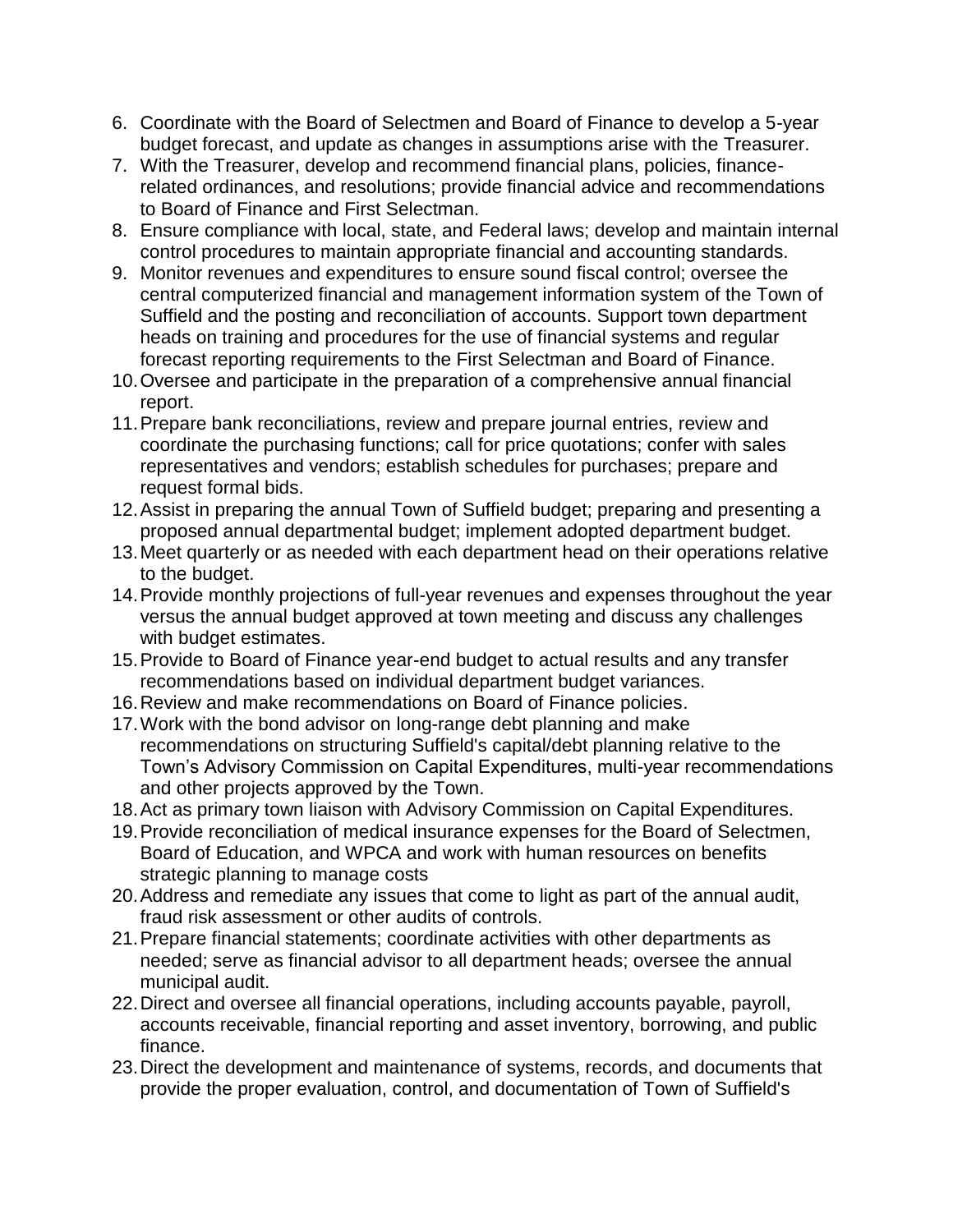financial activities and operations, including all records and reports required by State and Federal law as well as reporting requirements to support grants and other outside revenue sources.

- 24.Prepare, submit, and present narrative and statistical reports to the First Selectman and Board of Finance. Attend meetings of the Board of Finance and other appropriate committees, commissions, and legislative bodies.
- 25.Represent Town of Suffield at various meetings, functions, and events; serve as liaison to various civic or governmental organizations, committees, task forces, boards, and commissions; communicate regularly with local officials and school board members, and provide information about Town of Suffield operations and projects.
- 26.Maintain positive working relationships with municipal and school officials, community groups, and the public regarding Town of Suffield financial operations; ensure prompt and cordial responses from appropriate subordinates to civilian inquiries. Support the exploration, analysis and recommendation of streamlined and shared services among Town of Suffield departments, other municipalities and the Board of Education
- 27.Attend seminars and conferences, and participate in professional, financial management, and public administration activities to remain current on developments in relevant fields.
- 28.Identify and pursue funding and other resources; direct, review, and draft as necessary; approve grant proposal packages; assist in preparing, reviewing, and administering vendor contracts and agreements.

# **Other Job Functions:**

1. Perform other related work as assigned.

## **Minimum Qualifications: Education & Experience:**

- 1. Graduation from an accredited college or university with a Bachelor's degree with a major field of study in Public or Business Administration, Accounting, Finance, or a closely related field.
- 2. Five (5) years of increasingly responsible experience in public or business administration, finance, or accounting, including a minimum of three (3) years supervisory experience at a unit or division level.
- 3. Certified Public Finance Officer (CPFO) certification through Government Finance Officers Association (GFOA) preferred.
- 4. Suitable experience may be substituted for education attainment if deemed appropriate by the First Selectman.

# **Knowledge, Skills and Abilities:**

- 1. Thorough knowledge of governmental accounting principles and practices, including working knowledge of budgetary, accounting, and reporting systems and standards such as GAAFR, GAAP, and GASB.
- 2. Thorough knowledge of principles and practices of public administration.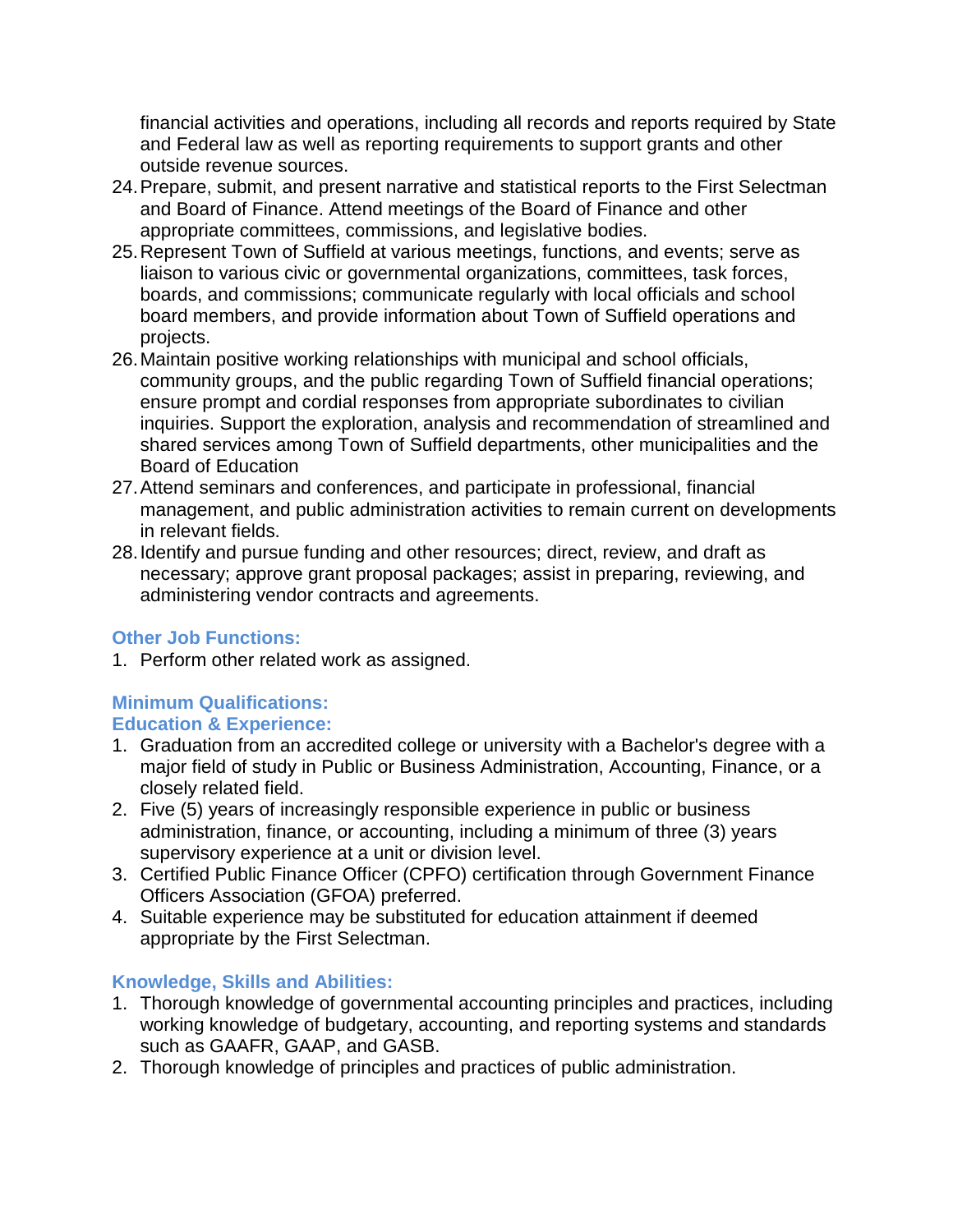- 3. Thorough knowledge of the principles and practices of municipal finance and fiscal planning.
- 4. Considerable knowledge of internal control procedures and management information systems.
- 5. Considerable knowledge of office automation and computerized financial applications.
- 6. Considerable knowledge of payroll and accounts payable functions.
- 7. Skill in financial and human capital management.
- 8. Skill in the use of a personal computer, including Munis and Microsoft Suites.
- 9. Ability to plan, organize, direct, coordinate, and evaluate work of departmental activities.
- 10.Ability to compose clear and correct written correspondence and financial reports; effectively present information verbally and respond to questions from groups of public officials, managers, vendors, taxpayers, and the general public.
- 11.Ability to prepare and analyze complex financial reports.
- 12.Ability to maintain efficient and effective financial systems and procedures.
- 13.Ability to read, analyze and interpret general business and financial periodicals, professional journals, technical procedures and government regulations.
- 14.Ability to establish and maintain effective working relationships with subordinate employees, local and State government officials, and the general public.

# **Special Requirements:**

- 1. Valid, active Motor Vehicle Operator's license preferred.
- 2. Must submit to pre-employment drug and alcohol testing as well as fitness for duty testing, background, financial and criminal investigation.

# **Tools and Equipment Used:**

This job operates in a professional office environment with occasional related fieldwork. This role routinely uses standard office equipment such as computers, phones, photocopiers, and fax machines.

# **Physical Demands:**

The physical demands here are representative of those that must be met by an employee to successfully perform the essential functions of the job. Reasonable accommodations may be made to enable individuals with disabilities to perform the essential functions.

While performing the essential functions of this job, the employee is frequently required to stand, walk, use hands and fingers, handle or operate objects, controls or standard office equipment, reach with hands and arms, climb or balance, stoop, kneel, crouch, or crawl and taste or smell.

The employee must occasionally lift and/or move up to 20 pounds. Specific vision abilities required by this job include close vision, distance vision, color vision, peripheral vision, depth perception, and the ability to adjust focus.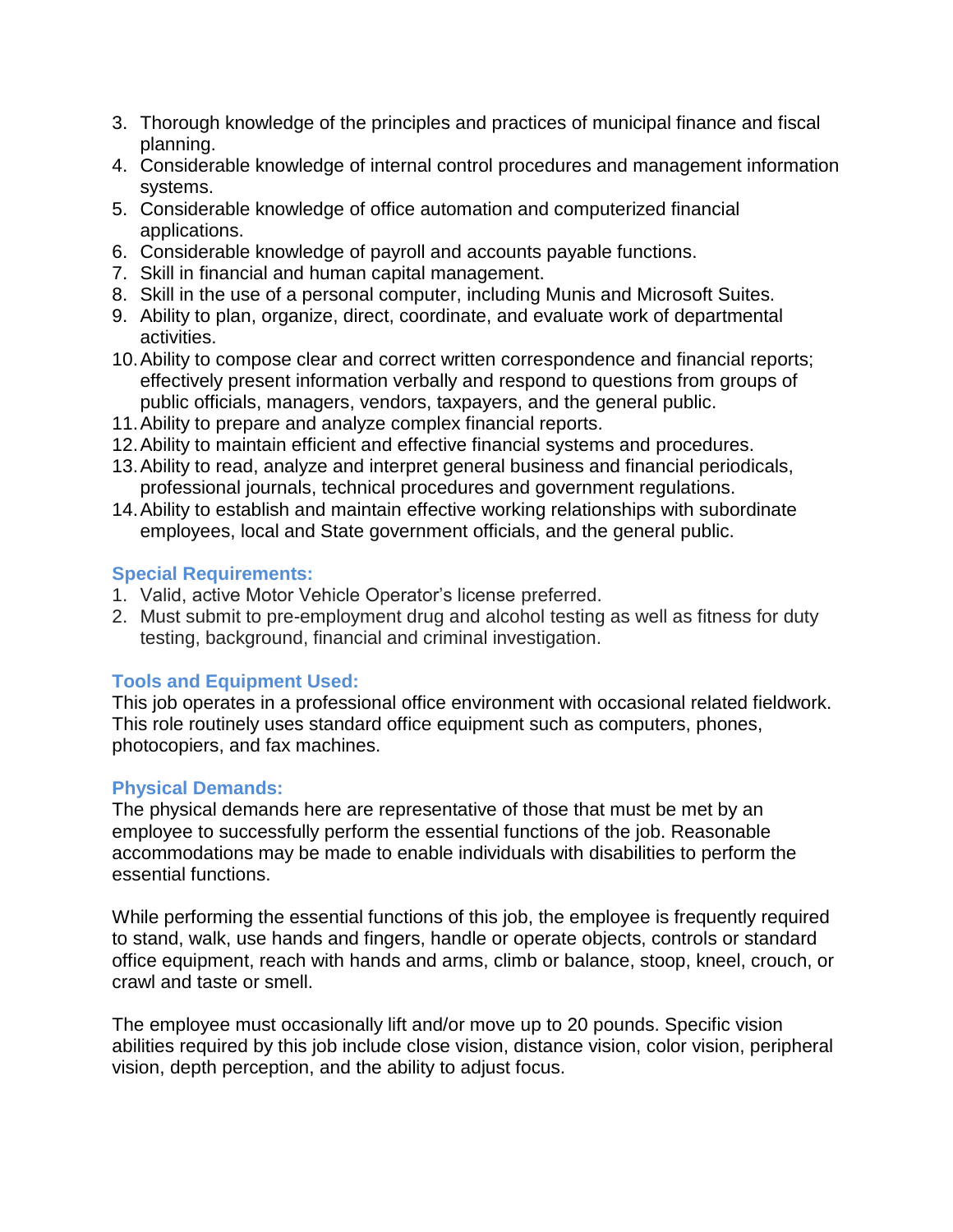#### **Work Environment:**

This job operates in a professional office environment. This role routinely uses standard office equipment such as computers, phones, photocopiers, postage machine, printers and fax machines. The noise level in the work environment is usually quiet.

## **General Guidelines:**

The duties listed above are intended only as illustrations of the various types of work that may be performed. The omission of specific statements of duties does not exclude them from the position if the work is similar, related, or a logical assignment to the position.

The job description does not constitute an employment agreement between the employer and employee and is subject to change by the employer as the needs of the employer and requirements of the job change.

## **Other Duties:**

Please note this job description is not designed to cover or contain a comprehensive listing of functions, activities, duties or responsibilities that are required of the employee for this job. Functions, duties, responsibilities and activities may change at any time with or without notice.

## **Travel:**

Travel is primarily local during the business day, although some out of the area travel and overnight may be expected for conferences and seminars.

#### **EEOC Statement:**

It is the policy of the Town of Suffield to provide equal employment opportunity to all persons regardless of age, color, national origin, citizenship status, physical or mental disability, race, religion, creed, gender, sex, sexual orientation, gender identity and/or expression, genetic information, marital status, status with regard to public assistance, veteran status, or any other characteristic protected by federal, state or local law. In addition, the Town of Suffield will provide reasonable accommodations that do not present an undue hardship for qualified individuals with disabilities.

#### **Hours:**

This position is at will.

This is a full-time thirty-five (35) hours per week position. Hours of work and days are currently Monday - Thursday 8:00am - 4:30pm and Friday 8:00am - 1:00pm. The hours may be subject to change. This position occasionally requires long hours beyond those scheduled hours, including monthly evening commission meetings, evening work, and weekend work as job duties demand.

## **Compensation and Benefits:**

\$110,000 - \$130,000 annual salary commensurate with experience, benefits package to include: 13 Paid Holidays per Year • Paid Sick and Vacation Days • Medical, Dental and